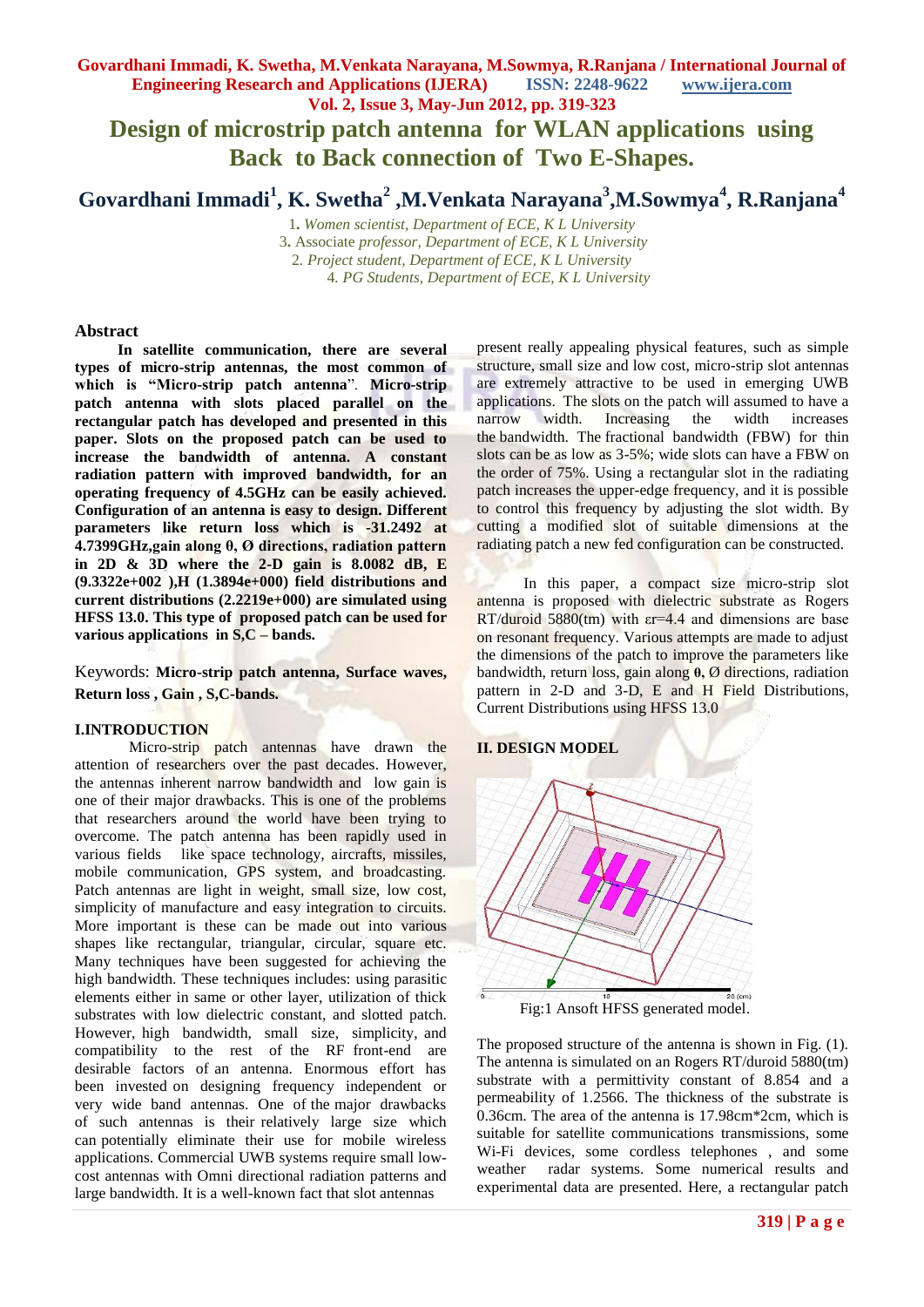#### **Govardhani Immadi, K. Swetha, M.Venkata Narayana, M.Sowmya, R.Ranjana / International Journal of Engineering Research and Applications (IJERA) ISSN: 2248-9622 www.ijera.com Vol. 2, Issue 3, May-Jun 2012, pp. 319-323**

can be fed with a probe with slots placed parallely on the patch considered through ground plane.The ease of insetting and low radiations is advantages of probe feeding as compared to rectangular micro-strip line feeding. The dimensions of shaped patch shown in Fig. (1) are L=2.64cm, W=2cm which are designed at operating frequency 4.5 GHz.

### **III. SIMULATION RESULTS**

#### *A. Return loss*

Return loss is defined as the signal attenuation caused by impedance variations in the structure of a cable or associated connection parts.



Fig. 2. Return Loss

Figure 3 shows the return loss plotted at 4.5GHz. The return loss obtained at 4.7399GHz is -31.2492.

#### *B. 3D Gain and 2D Gain*

 It is defined as the ratio of the radiation intensity in the peak intensity direction to the intensity that would be obtained if the power accepted by the antenna were radiated isotropic ally.



Fig.3. 2D Gain total

Figure 4 shows the 2D gain total plotted at 4.5GHz. The gain that obtains 8.0082dB at 0 degrees.





Figure 5 shows the 3D gain plotted at 4.5 GHz. The gain that obtains 8.4563e+000.

#### *C. Radiation Patterns*

The term radiation pattern refers to the directional (angular) dependence of the strength of the radio waves from the antenna or other source.



Figure 6 shows the radiation pattern total(E total) plotted at 4.5GHz. The E total obtains 1.0968e+003.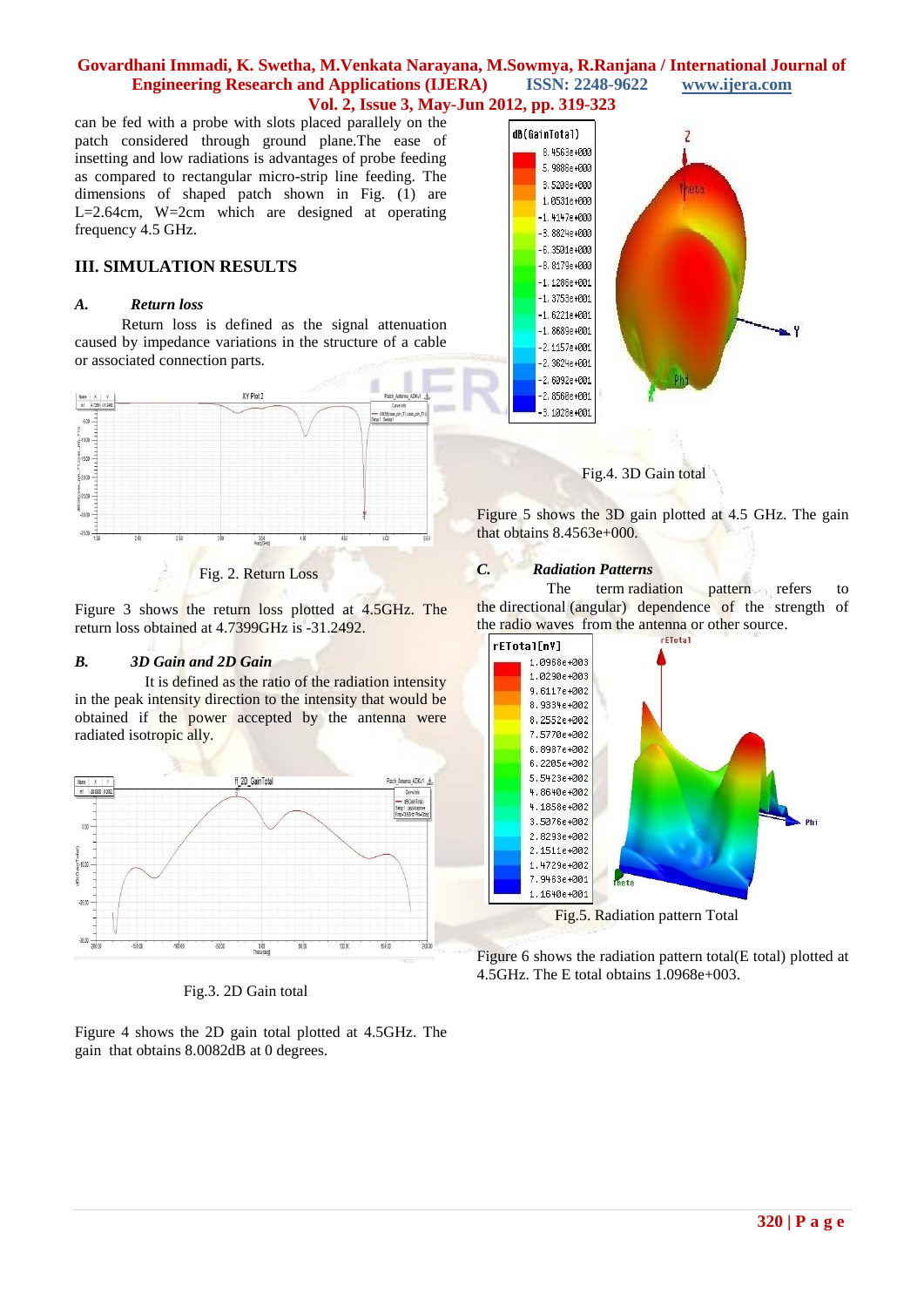# **Govardhani Immadi, K. Swetha, M.Venkata Narayana, M.Sowmya, R.Ranjana / International Journal of Engineering Research and Applications (IJERA) ISSN: 2248-9622 www.ijera.com**



Fig.6. Radiation Pattern Phi

Figure 7 shows the radiation pattern phi(E Phi) plotted at 4.5GHz. The E total obtains is 7.1881e+002.



Fig.7. Radiation pattern Theta

Figure 8 shows the radiation pattern theta (E Theta) plotted at 4.5GHz. The E Theta obtains 1.0918e+003.

#### *D. E-Field distribution*

 E-field is an effect produced by an electric charge that exerts a force on charged objects in its vicinity Electric fields themselves result directly from other electric charges or from changing magnetic fields.

Fig.8. Electric Field

Figure 9 shows the electric field distribution(mag E) plotted at 4.5GHz. The mag E obtains 9.3322e+002.

#### *E. H-Field distribution*

 It is defined as the measured intensity of a magnetic field at a specific point. Usually expressed in amperes/meter.



Fig.9. Magnetic Field

Figure 10 shows the magnetic field distribution (mag H) plotted at 4.5GHz. The mag H obtains 1.3894e+000.

#### *F. Current distribution*

 It is defined as the distribution which establishes itself when the influence of over [potential](http://goldbook.iupac.org/O04358.html) is negligible.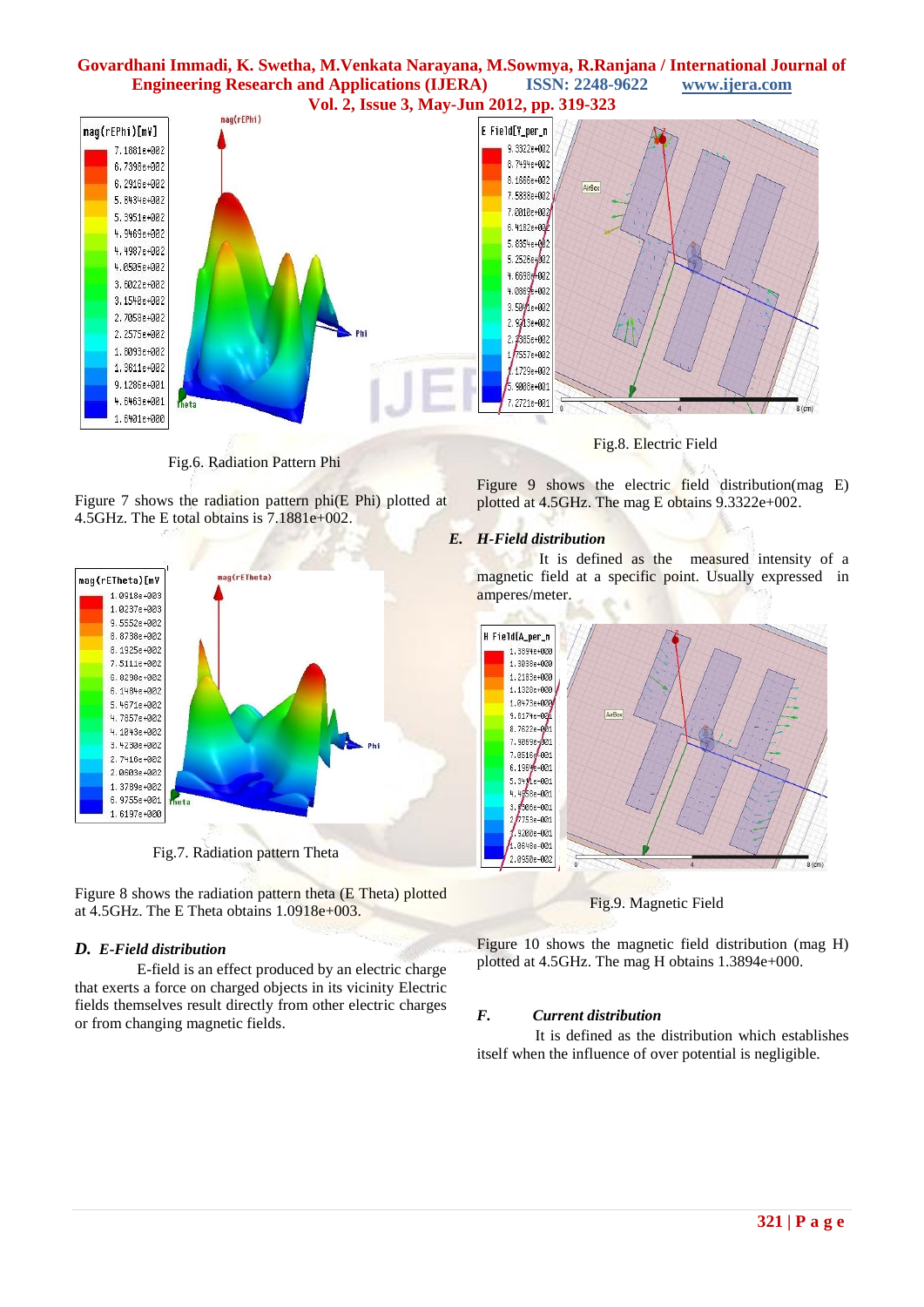#### **Govardhani Immadi, K. Swetha, M.Venkata Narayana, M.Sowmya, R.Ranjana / International Journal of Engineering Research and Applications (IJERA) ISSN: 2248-9622 www.ijera.com Vol. 2, Issue 3, May-Jun 2012, pp. 319-323**



Fig.10. Current distribution

Figure 11 shows the current distribution (mag Jsurf) plotted at 4.5GHz. The mag Jsurf obtains 2.2219e+000.

#### **IV. CONCLUSION**

In this paper, a micro-strip patch antenna having slots placed parallely on the rectangular patch with wide bandwidth capability for UWB applications is proposed. In this design, the proposed antenna can operate at 4.5GHz with Return Loss < 10 dB and the proposed antenna displays a good Omni-directional radiation pattern even at higher frequencies. Good return loss and radiation pattern characteristics are obtained in the frequency band of interest. Simulated and experimental results show that the proposed antenna could be a good antenna and can be used in the s, c-bands.

#### **V. ACKNOWLEDGMENT**

The authors like to express their thanks to the department of ECE and the management of K L University for their support and encouragement during this work.

#### **VI. REFERENCES**

- **[1].** .L. J. Chu, "Physical Limitations of Omni-directional Antennas," Journal of Applied Physics, 19, December 1 948, pp. 1 1 63- 1 1 75 .
- **[2].** Constantine A. Balanis: "Antenna Theory, Analysis and Design" (John Wiley & Sons).
- [3]. Amini, F., M. N. Azarmanesh, and M. Ojaroudi, Small semi- circle-like slot antenna for ultra-wideband applications," Progress In Electromagnetics Research C, Vol. 13, 149{158, 2010.
- **[4].** Dastranj, A., A. Imani, and M. Naser-Moghaddasi, \Printed wide-slot antenna for wideband applications, IEEE Transactions on Antennas and Propagation, Vol. 56, No. 10, 3097{3102, October 2008.
- [5]. . C.A.Balanis, "Antenna Theory and Design", 2 nd Edition, New York, Wiley 1997.
- [6]. Schantz, H., The Art and Science of Ultra Wideband Antennas, Artech House, 2005.Progress In Electromagnetics Research C, Vol. 18, 2011 57.
- [7]. N. Herscovici, "New considerations in the design of microstrip antennas." IEEE Transactions on Antennas and Propagation, AP- 46, 6, June 1998, pp. 807-812.
- [8]. Keith R. Carver, member, IEEE, and James W. Mink, member, IEEE "Microstrip Antenna Technology" IEEE Transactions on Antennas and Propagation, Vol. AP-29, No. 1, Jan 1981.
- [9]. Wong, K.-L., *Compact and Broadband Microstrip Antennas*, John Wiley and Sons Inc., New York, NY, 2002.
- [10]. Eldek, A. A., A. Z. Elsherbeni, C. E. Smith, and K.- F. Lee,"Wideband slot antennas for radar applications," *Proc. IEEE Radar Conf.*, 79–84, Huntsville, AL, May 2003.
- [11]. A. Neto, N. Llombart, G. Gerini, and P. de Maagt, "On the optimal radiation bandwidth of printed slot antennas surrounded by EBGs," *IEEE Trans. Antennas Propag.*, vol. 54, no. 4, pp. 1074–1082, Apr. 2006.
- [12]. Hirasawa, K., Haneishi, M. (eds.), *Analysis, Design, and Measurement of Small and Low-Profile Antennas.* Chapter 3: Haneishi, M. "Evaluation of the Basic Performance of Microstrip Antennas". Artech House, Boston, 1992.
- [13]. Sanad, M. "Microstrip Antennas on Very Small Ground Planes for Portable Communication Systems". *Proceedings of the IEEE Antennas and Propagation Society Symposium*, June 1994, pp. 810-813.
- [14]. Eldek, A. A., A. Z. Elsherbeni, C. E. Smith, and K.- F. Lee, "Wideband slot antennas for radar applications," *Proc. IEEE Radar Conf.*, 79–84, Huntsville, AL, May 2003.
- [15]. K.R. Carver and J.W. Mink, "Microstrip Antenna Technology," *IEEE Trans. Antennas Propag.*, Vol. **AP-29**, No. 1, pp. 2–24, January 1981.
- [16]. A.D.Yaghjian and S. R. Best, "Impedance, Bandwidth, and Q of Antennas," IEEE Transactions on Antennas and Propagation, AP-53 , 4, April 2005, pp. 1 298- 1 324.
- [17]. S. R. Best, "Low Q Electrically Small Linear and Elliptical Polarized Spherical Dipole Antennas," IEEE Transactions on Antennas and Propagation, AP-53, 3, March 2005, pp. 1 047- 1 053.
- [18]. G. A. Mavridis, D. E. Anagnostou, C. G. Christodoulou and M. T. Chryssomallis, "Quality Factor Q of a Miniaturized Meander Microstrip Patch Antenna," IEEE International Symposium on Antennas and Propagation, July 5- 1 1 , 2008, pp. 1 - 4.
- [19]. G. A. Mavridis, C. G. Christodoulou and M. T. Chryssomallis, "Area Miniaturization of a Microstrip Patch Antenna and the Effect on the Quality Factor Q," IEEE International Symposium on Antennas and Propagation, June 9- 1 5 , 2007, pp. 5435-543 8.